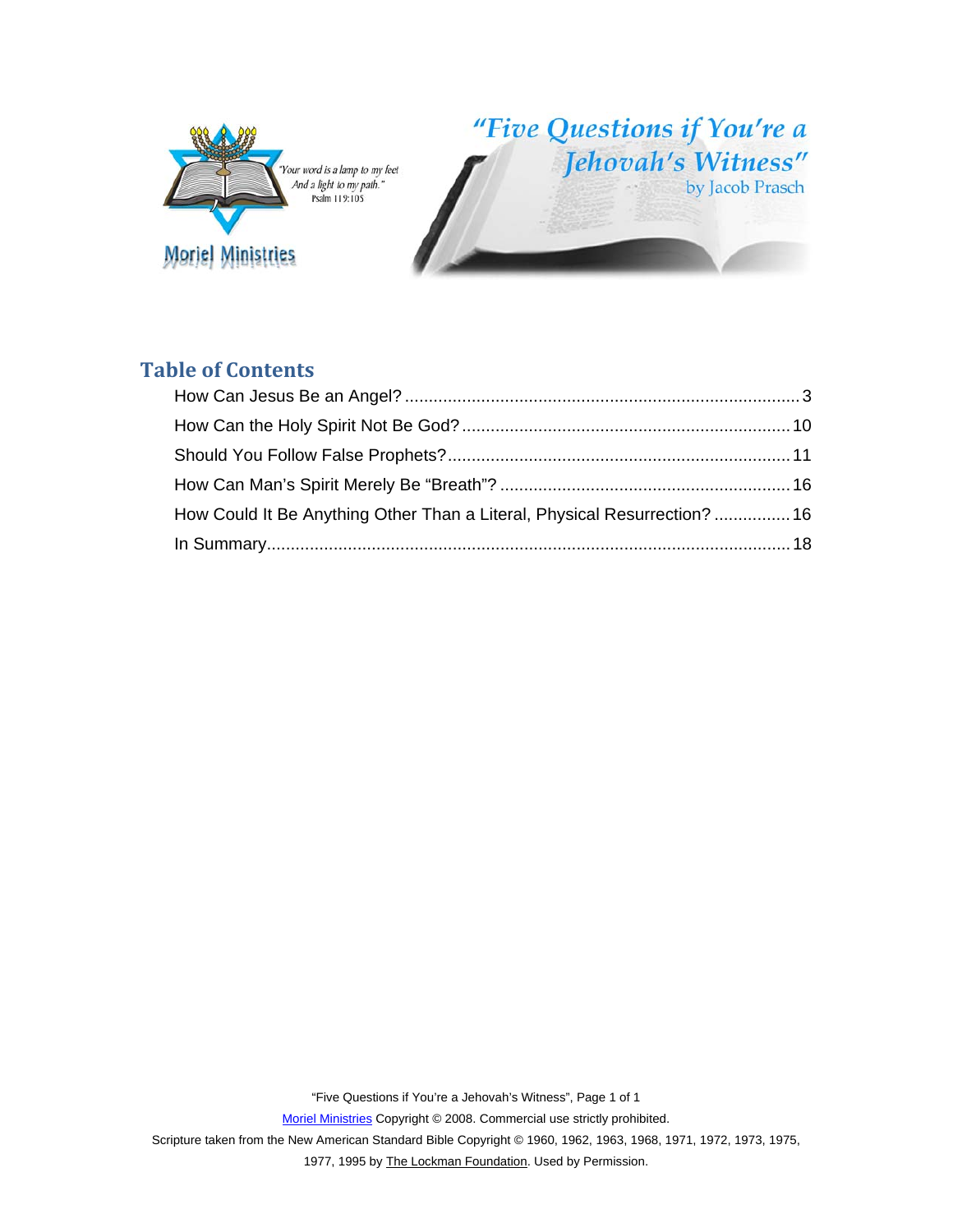Hello. This is for my friends who are Jehovah's Witnesses. I've met a number of them in America and in Britain and in other countries, and they've come to my door several times. And we spent time together, sometimes hours.

In my youth I had a friend named Buster Rothman. He was a Jewish man with a fascination with the Bible, an incredibly interesting person. And Buster had a radio program in the heyday of radio before there was television; he was a remarkable man. But he was the first person who introduced me to Jehovah's Witness. He used to go to their meetings although he never became one. He brought me along to their meetings and so I went and I listened. I listened with an open mind because I was seeking religious truth. I was seeking meaning, so I went with my friend Buster in New Jersey but this rightly in New York City. And today not far from there there's a movie theater taken over in Jersey City, New Jersey by the Jehovah's Witnesses and they have tours of the theater. I used to go to the movies in that theater at Journal Square as a kid. This is, of course, right across the river from New York City – Manhattan.

I had a lot of exposure to Jehovah's Witnesses in those days, and I began reading the *Watchtower*, and I read *Awake* magazine, and I went back and read their earlier publications like *Millennial Dawn* and studies in Scripture by Pastor Russell. In fact I've even been to Pastor Russell's grave in Pittsburgh, not that that means anything, but that's where the Jehovah's Witnesses began as the Dawn Bible Society back in the late 1800's. I was really interested in this organization because they claimed to be the one organization in the world that is only based on the Bible, and therefore they are Jehovah's organization, the only one based only on the Bible, the others were all corrupt. That's what the Jehovah's Witnesses believed, that's what they told *me* that they believed, and so I began to go with my friend Buster Rothman and I began to listen. And we would talk about it and I'd read *Watchtowers*, I'd read *Awake* magazine, I'd spend time talking to them, and over the years I had various other encounters.

I have certain questions that I have to ask before I could join any group. Before I could become part of *any* religion I'd have to be sure I was doing the right thing. Before I committed myself to *any* organization as the way of salvation, as the way to God, I really

"Five Questions if You're a Jehovah's Witness", Page 2 of 2

Moriel Ministries Copyright © 2008. Commercial use strictly prohibited.

Scripture taken from the New American Standard Bible Copyright © 1960, 1962, 1963, 1968, 1971, 1972, 1973, 1975,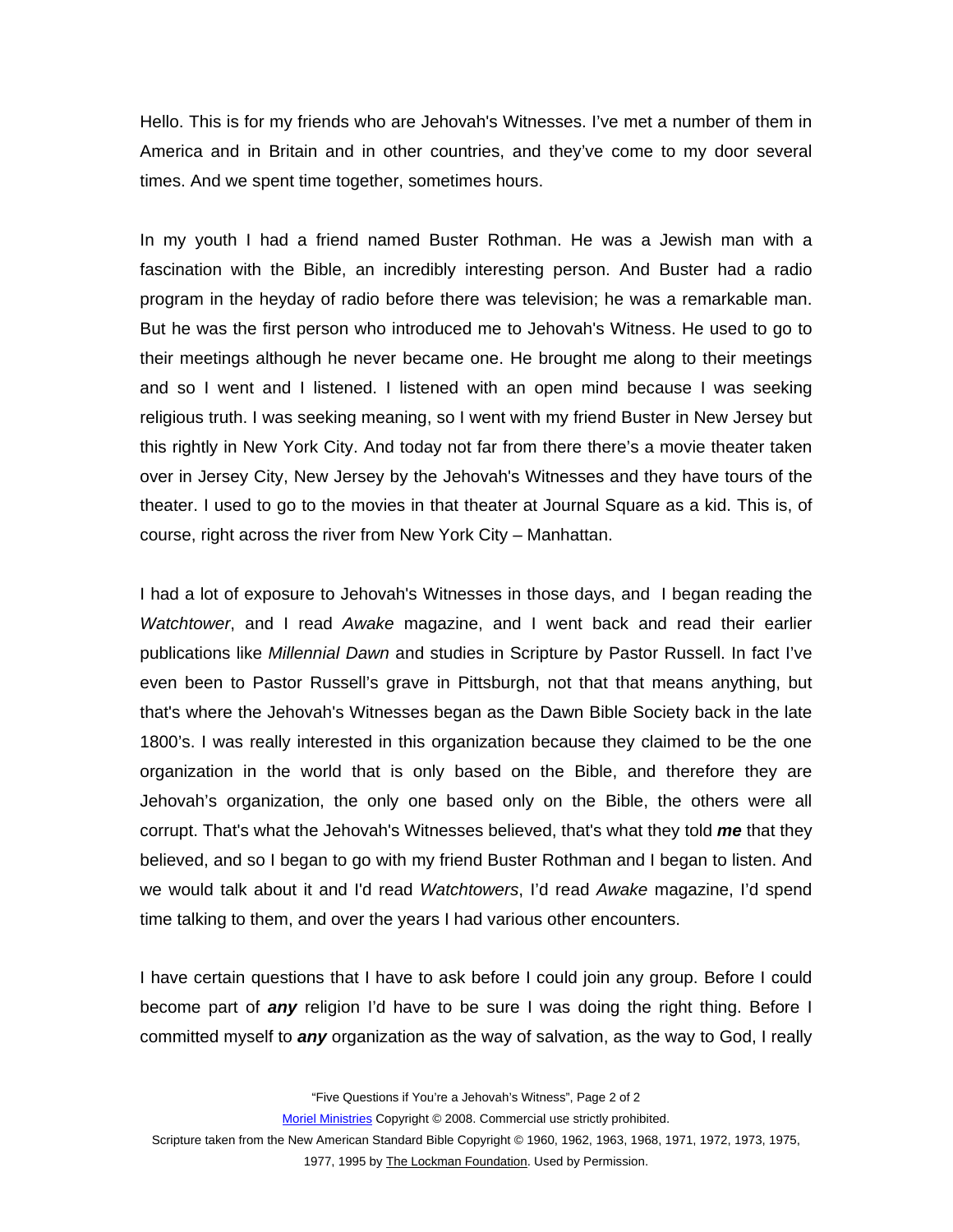<span id="page-2-0"></span>would want to make sure that they were right. And so I began to study the Scriptures in light of what the Jehovah's Witnesses had told me. And I came up with a few questions that I would really appreciate it if somebody could answer. I would really appreciate it if you could write me or contact me or e-mail me. You can send me an e-mail on our website and I would love to hear from you if you can answer these five questions. You can write me at:

Moriel P.O. Box 201 Maidenhead SL69FB

Write me, email me, please answer these questions. I think it's fair to say that I'm somebody who *does* believe the Bible is the Word of God, I'm somebody who *does* believe Jehovah is God, and I'm somebody who wants to know the truth. And the person who directed you here is the same; we only want to know the truth.

Now I've studied your claims, I've read your literature, and I've read the Scriptures. I have something of an advantage: Although my background was science, I did learn how to read Greek and Hebrew. In fact, my family is Israeli – I can speak Hebrew.

## **How Can Jesus Be an Angel?**

And so I look at the Scriptures in the original languages. That is one of my questions. Having read *The New World Translation* and the diaglot, I had problems with what the original Greek manuscript said and the way certain things were translated. But let me begin with my first question.

I'm reading from the epistle to the Hebrews in chapter 1. Beginning in verse 5…

*For to which of the angels did He ever say, "YOU ARE MY SON, TODAY I HAVE BEGOTTEN YOU"? And again,* 

"Five Questions if You're a Jehovah's Witness", Page 3 of 3 Moriel Ministries Copyright © 2008. Commercial use strictly prohibited. Scripture taken from the New American Standard Bible Copyright © 1960, 1962, 1963, 1968, 1971, 1972, 1973, 1975,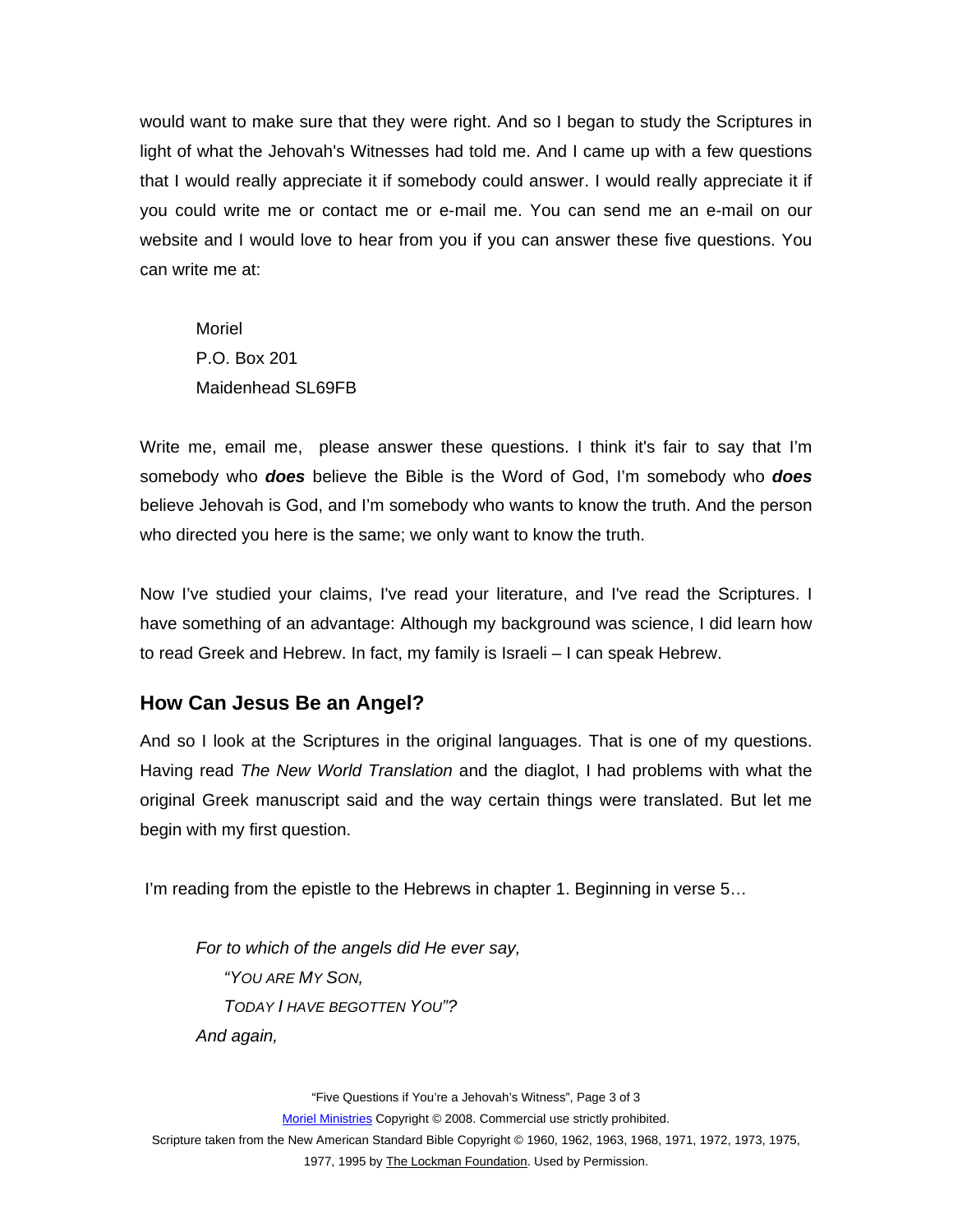*"I WILL BE A FATHER TO HIM*

*AND HE SHALL BE A SON TO ME"?* 

*And when He again brings the firstborn into the world, He says,* 

*"AND LET ALL THE ANGELS OF GOD WORSHIP HIM."* 

*And of the angels He says,* 

*"WHO MAKES HIS ANGELS WINDS,* 

*AND HIS MINISTERS A FLAME OF FIRE."* 

*But of the Son He says,* 

*"YOUR THRONE, O GOD, IS FOREVER AND EVER,* 

*AND THE RIGHTEOUS SCEPTER IS THE SCEPTER OF HIS KINGDOM.* 

*YOU HAVE LOVED RIGHTEOUSNESS AND HATED LAWLESSNESS;* 

*THEREFORE GOD, YOUR GOD, HAS ANOINTED YOU*

*WITH THE OIL OF GLADNESS ABOVE YOUR COMPANIONS."* 

*And,* 

*"YOU, LORD, IN THE BEGINNING LAID THE FOUNDATION OF THE EARTH, AND THE HEAVENS ARE THE WORKS OF YOUR HANDS; THEY WILL PERISH, BUT YOU REMAIN; AND THEY ALL WILL BECOME OLD LIKE A GARMENT, AND LIKE A MANTLE YOU WILL ROLL THEM UP; LIKE A GARMENT THEY WILL ALSO BE CHANGED. BUT YOU ARE THE SAME, AND YOUR YEARS WILL NOT COME TO AN END." But to which of the angels has He ever said, "SIT AT MY RIGHT HAND, UNTIL I MAKE YOUR ENEMIES A FOOTSTOOL FOR YOUR FEET"? Are they not all ministering spirits, sent out to render service for the sake* 

*of those who will inherit salvation?* 

I agree with the Jehovah's Witnesses that there are angels. But the Jehovah's Witnesses told me something that I researched: They said that Jesus was an angel. They identified Him with the angel Michael the Archangel. The idea that Jesus was an

"Five Questions if You're a Jehovah's Witness", Page 4 of 4

Moriel Ministries Copyright © 2008. Commercial use strictly prohibited.

Scripture taken from the New American Standard Bible Copyright © 1960, 1962, 1963, 1968, 1971, 1972, 1973, 1975,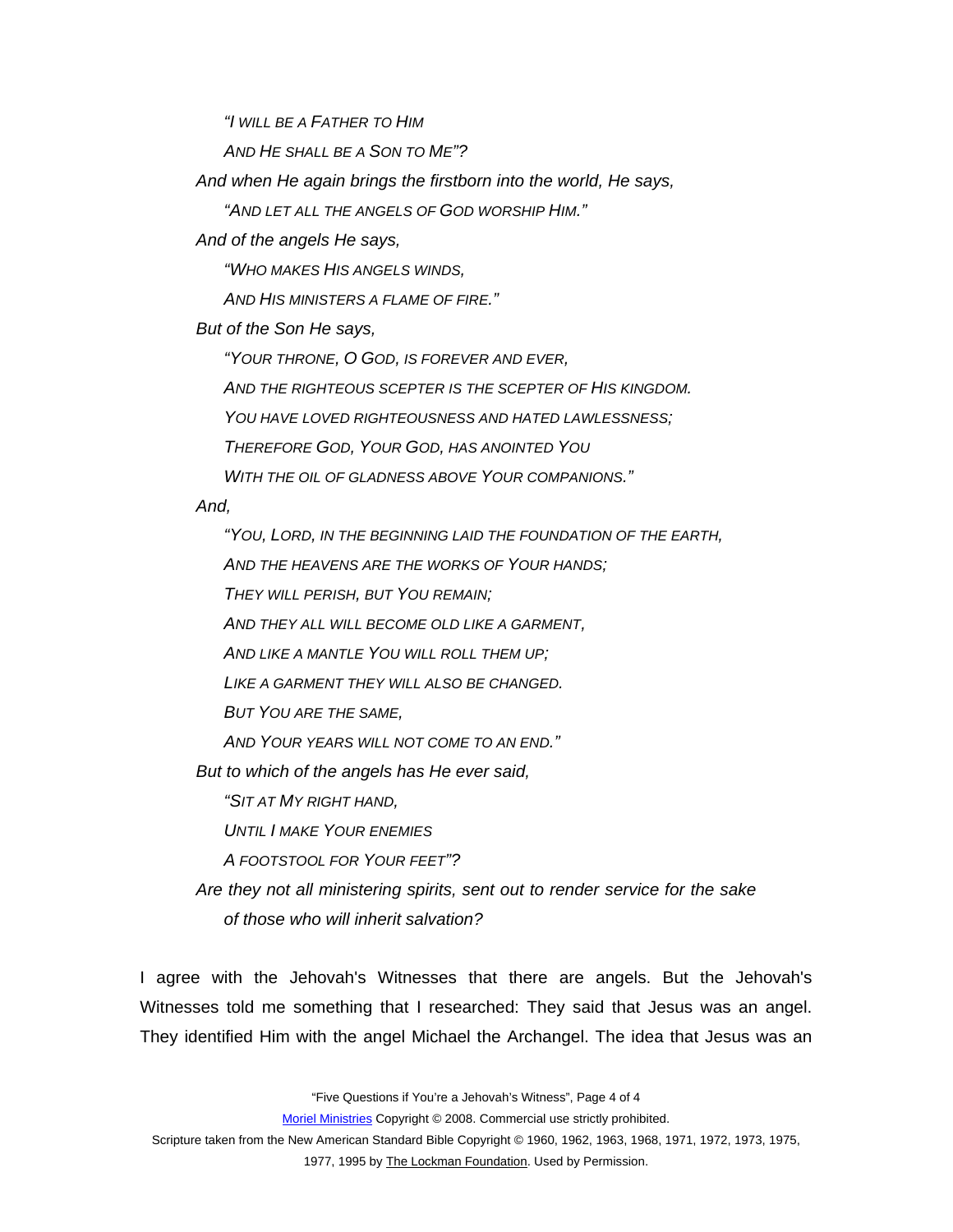angel was something that began with someone called Arius of Alexandria in the early centuries of Christendom. And the Jehovah's Witnesses had this view that He was an angel, not God. They will say He is "*a* god".

Now there's a problem. "*En arche kai ho logos*". "In the beginning was *the* Word, the Word was with God, and the Word was God". (Jn 1:1) My Jehovah's Witness friends told me that in *The New World Translation* it says "a god"; the Word was "*a* god". But there is no indefinite article in the Greek language.

In the book of Isaiah Jehovah says, "I am God and there is no God other than Me". (Is. 45:5) If there's no God other than Jehovah, and there is no indefinite article – "*a* god" – in the Greek language (and in that text it's not there), how can Jesus only be "*a* god" if there's only one God? That is the question. I've never been able to find somebody who could answer.

When I simply ask the question they say the word "trinity" is not in the Bible. But you know, my Jehovah's Witness friends would use words like "theocratic rule" and "millennial kingdom". Now I believe in a millennial kingdom, but the word "millennial kingdom" and "millennium" are not in the Bible. The *doctrine* of the millennium is in the Bible but the word isn't. I don't understand why it is acceptable to use words not in the Bible for some things but not for others. Do I reject the millennial reign of Christ or a millennial rule because there's no word "millennium"? No, I don't. The question is not, "Is the word 'millennium' in there?", the question is, "Is the doctrine, the teaching in there?" Well, it is. I agree with the Jehovah's Witnesses, there is a millennium.

Now I have an advantage a lot of people don't have. The name of God they call "Jehovah", and they insist that is His personal name. But speaking Hebrew I was kind of startled how few Jehovah's Witnesses knew what it meant. In Hebrew it does not say "Jehovah", it says "*Yehowah*". Some people pronounce it "*Yahweh*". "Jehovah" is another word based on "*Yehowah"*, but they didn't know where it came from. So I told them where it came from.

"Five Questions if You're a Jehovah's Witness", Page 5 of 5

Moriel Ministries Copyright © 2008. Commercial use strictly prohibited.

Scripture taken from the New American Standard Bible Copyright © 1960, 1962, 1963, 1968, 1971, 1972, 1973, 1975,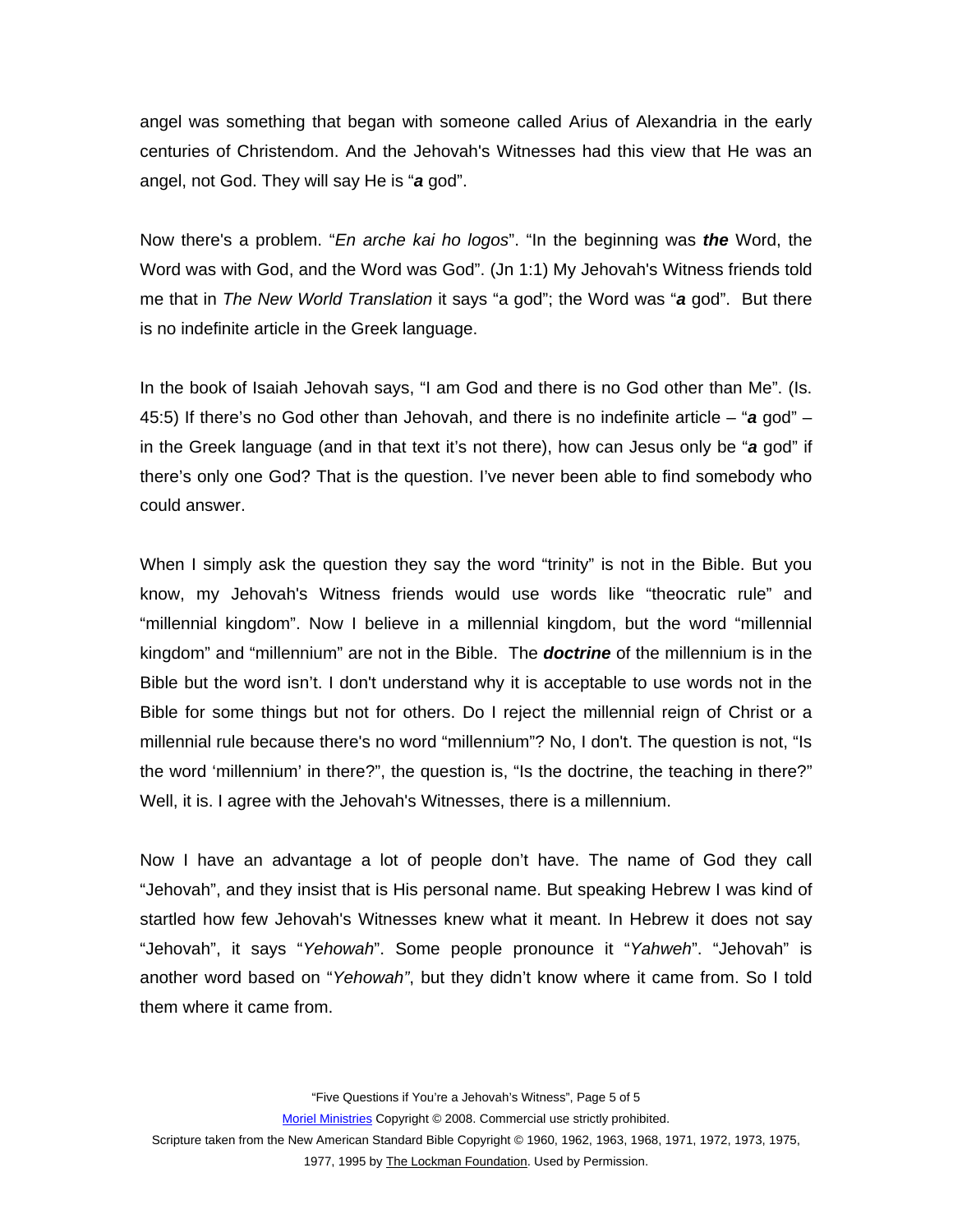There was a hymn written by someone who was not a Jehovah's Witness, *Guide Me Now, O Great Jehovah*. But the term came from Diaspora Jews in Europe. Jews considered the name of Yahweh ineffable – inutterable, for fear of taking it in vain. So they either referred to God as "the Name" – "*Hashem*" or they referred to God as "the Lord". When an Orthodox Jew reads the Old Testament, when it says "*Yahweh*" he says "Lord" – "*Adonai*". So what they did was they took the accents and syllables of "*Adonai*" – "Lord", and combined it with the word "*Yehowah*". "*Yehowah Adonai Yehowah*" – "Jehovah". That's how they got it.

I met many Jehovah's Witnesses who would insist on believing these things – some of them true things – but they didn't know where they came from or what they meant. Well, I have no problem saying "Jehovah", but His name is "*Yahweh*". "Jehovah" is a made-up word combining "*Yahweh*" with "*Adonai*". However, to say that Jesus was only "*a* god" when there's only one God, this brings a question. I was told He was an angel. My question is this: In verse 8 of Hebrews 1 it says…

*… "Your throne, O God, is forever…* 

…and it quotes from Psalm 45:6-7…

*Your throne, O God, is forever and ever; A scepter of uprightness is the scepter of Your kingdom. You have loved righteousness and hated wickedness; Therefore God, Your God, has anointed You With the oil of joy above Your fellows.* 

The Old Testament was written in Hebrew, and the word here for "God" is "God"  $-$ "*Elohim*". But the Lord has "anointed" somebody. That word "anointed" is where we get the word "Messiah" – "*Mashiach*" in Hebrew, translated to Greek, "*Christo*" – "Christ". And so the epistle of the Hebrews tells us that Psalm 45 is talking about the Anointed One, the Messiah – Christ. And I agree with it. It's a good translation into Greek from Hebrew. And I just read you a good translation from Greek into English. *This* is my

"Five Questions if You're a Jehovah's Witness", Page 6 of 6

Moriel Ministries Copyright © 2008. Commercial use strictly prohibited.

Scripture taken from the New American Standard Bible Copyright © 1960, 1962, 1963, 1968, 1971, 1972, 1973, 1975,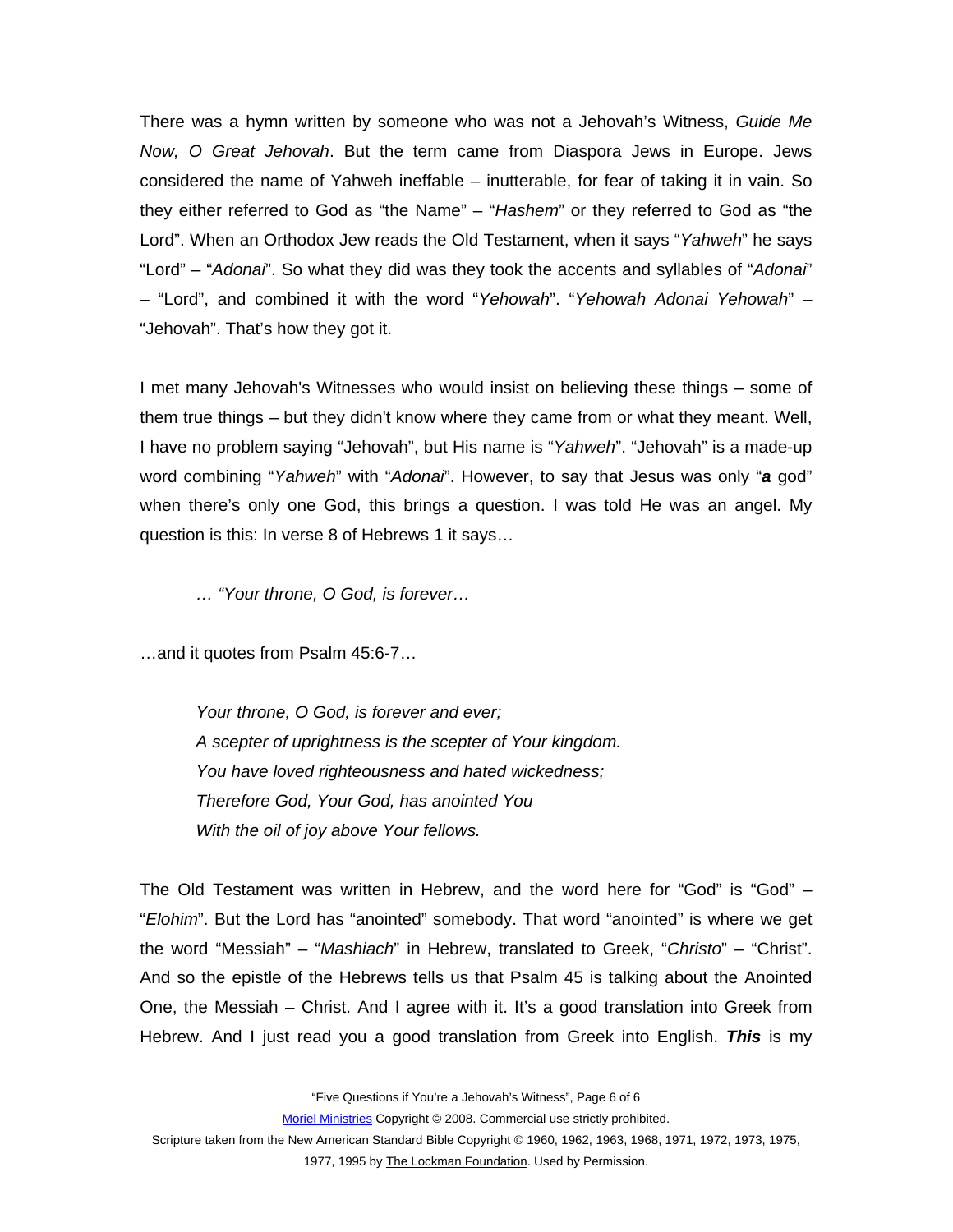question: if Christ it's called God and there is only one God, and if Hebrews 1 makes it clear He was *not* just an angel but if Hebrews 1 by comparison says, "To which one of the angels did God ever say 'Your throne, O God, is forever'", how can you say Jesus is simply an angel?

Hebrews 1 says, "Let the angels of God worship Jesus" in verse 6. Why would they worship Him if he was not God? The Greek word is "*proskynesatosan*", from the word "*proskuto*" – "worship". It's not "obeisance", it is translated from the Hebrew "*hishtachvaya*" and there's an accusative particle: They worship *Him*. Please answer me that question. How can He be an angel when Hebrews 1 says He's not and the angels worship Him? How can He only be "*a* god" when there's only one God? "I'm the Lord, your God, you'll have no gods before Me". (Dt. 5:6-7)

Questions are always asked of me. I don't mind when people answer my questions with a question as long as they eventually give me the answer. But so far I haven't gotten one from a Jehovah's Witness and maybe you'll be the one who is able to give me the answer, Some of the questions they ask me is this: "Well, how could Jesus say His Father is greater than Him if He's God?" Now I'm happy to answer that question as long as you can answer mine.

In Philippians 2:8-11 we read about something that theologians would call "*kinosis*". In Philippians 2 we read how it can happen.

*Being found in appearance as a man, He humbled Himself by becoming obedient to the point of death, even death on a cross. For this reason also, God highly exalted Him, and bestowed on Him the name which is above every name, so that at the name of Jesus every knee will bow, of those who are in heaven and on earth and under the earth, and that every tongue will confess that Jesus Christ is Lord, to the glory of God the Father. So then, my beloved, just as you have always obeyed, not as in my presence only, but now much more in my absence, work out your salvation…* 

"Five Questions if You're a Jehovah's Witness", Page 7 of 7

Moriel Ministries Copyright © 2008. Commercial use strictly prohibited.

Scripture taken from the New American Standard Bible Copyright © 1960, 1962, 1963, 1968, 1971, 1972, 1973, 1975, 1977, 1995 by The Lockman Foundation. Used by Permission.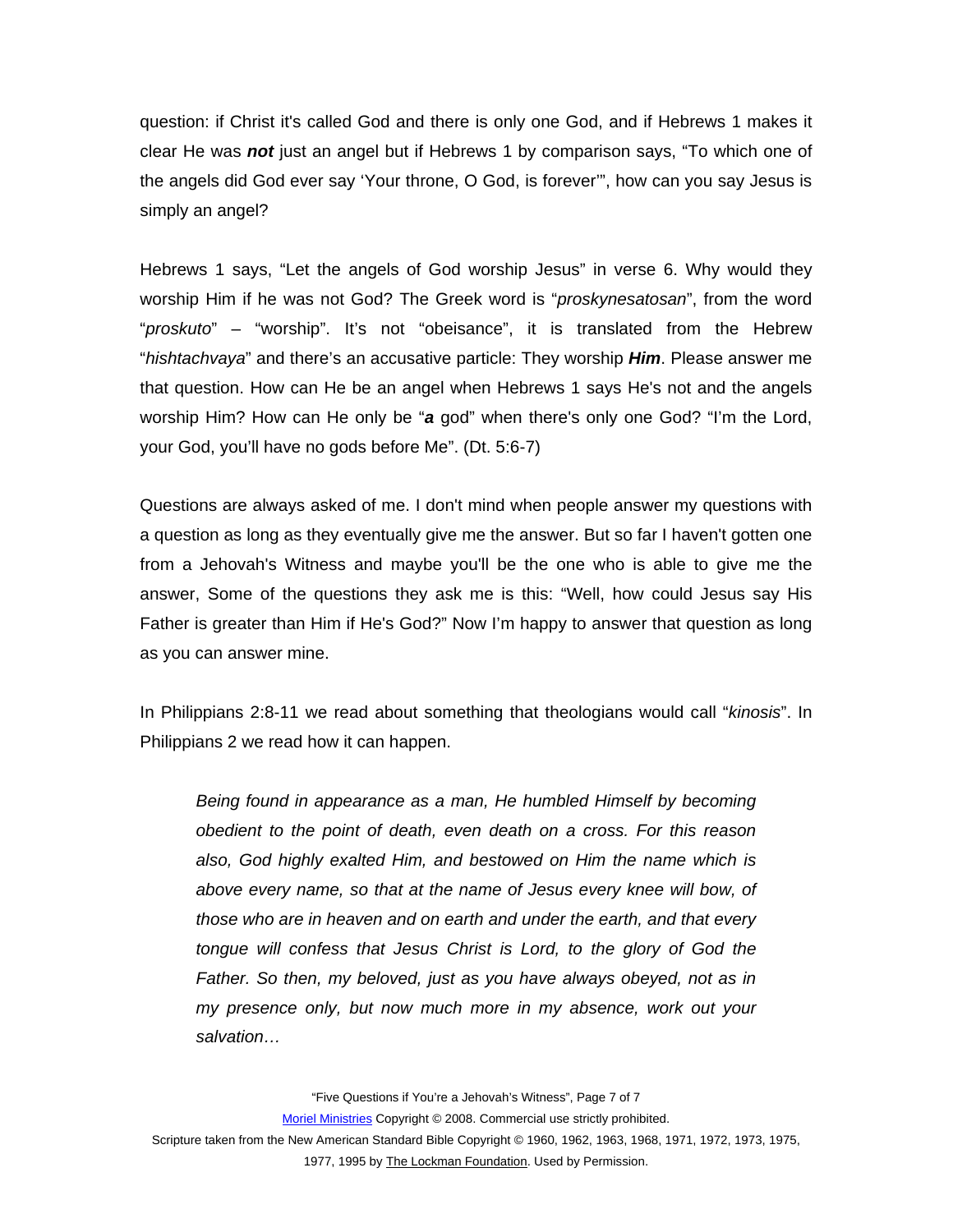…not "work for"…

*… work out your salvation with fear and trembling; for it is God who is at work in you, both to will and to work for His good pleasure.* 

God becomes a man in the person of Jesus and therefore as a man He is less than His Father.

For instance, there's an electrical company called "Robert Jones and Son". The father is a master electrician, his son began as his apprentice. They were both called "Robert Jones" – Robert Jones, Sr. and Robert Jones, Jr. They were both human beings. They were both males. They were both one in nature, but the senior was greater in position than the junior. They were co-equal in nature, they were both humans, they were both electricians, they were both men, but one was greater than the other in position. Based on Jesus becoming a man, being equal with God, but not saying it's something we couldn't grasp, I have no problem saying His Father was greater than Him.

That is my answer to *your* question, the question that Jehovah's Witnesses always ask me. But please tell me your answer to my question: How can He be an angel if the angels worshipped Him? How can He be "*a* god" if there's only one God and when the text "Your throne, O God, is forever" says He's *not* an angel? Well, when I continue to ask for an answer, I'm usually told, "Well then who was Jesus praying to if He was God?" I'll answer that question providing you and can answer *my* question.

In Hebrew the confession of faith is what Jesus said when they asked Him the greatest commandment. He said, "Hear, O Israel, the Lord our God is oneness". (Mk. 12:29) "*Sh'ma Yisra'el Adonai Eloheinu Adonai echad".* (Dt. 6:4) There is no Hebrew word for "water", only "waters" – "*mayim*"; there is no Hebrew word for "sky", only "skies" – "*shamayim*"; there is no Hebrew word for "God", only "Gods" – "*Elohim*", it is plural. You have an abbreviated form called "*El*", but it is simply a conjunctive or something used in in place of "*Elohim*" where it's used in connection with other words. "*Elohim*" is plural.

"Five Questions if You're a Jehovah's Witness", Page 8 of 8

Moriel Ministries Copyright © 2008. Commercial use strictly prohibited.

Scripture taken from the New American Standard Bible Copyright © 1960, 1962, 1963, 1968, 1971, 1972, 1973, 1975,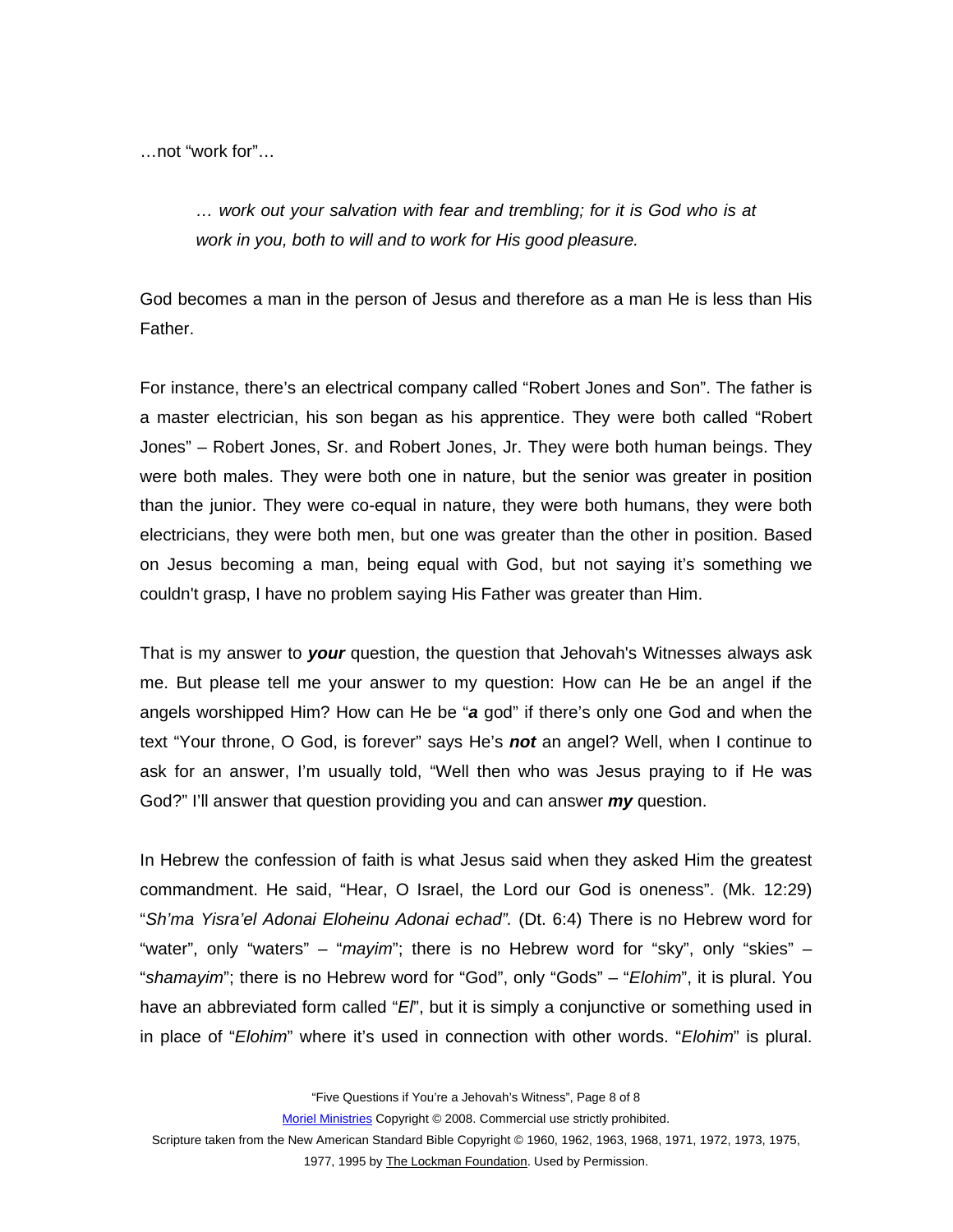"*Sh'ma Yisra'el Adonai Eloheinu Adonai echad". "Hear, O Israel, the Lord our GODS is oneness".* That's what it says. Does this say there is more than one God? No, He is "oneness" but the word is "*echad*", it's a plural oneness. It is the same oneness when Adam and Eve become one flesh. (Gen. 2:24), you shall become "*echad*"; the two become one. And a third person is procreated, there is one in three, there is three in one. We are made in His image and likeness. Yes, there is one God but there is more than one person.

You're confused? When Stephen was martyred he saw Jesus at the right of the Father. (I don't pretend to be able to understand this any more than the Bible reveals it, but I understand it well enough to know it is true because that's what it says.) His Father is God and *He* is God. They are two different people yet one God. What makes me with my finite mind think I can understand God's own nature this side of eternity? The Scripture says one day we will know as we are fully known (1 Cor. 13:12), but right now I know well enough to know I have enough in the Bible to tell me that it is true. Who was He praying to? He was praying to His Father. His Father was God, yes, and how could He be God? Because He was. How could Robert Jones, Sr. and Robert Jones Jr. both be Robert Jones? One is greater in nature, greater in position? No, greater in position but *not* in nature. They're co-equal in nature, different in position.

When I'm looking at a pregnant lady, an expectant mother, am I Iooking at one person or two people? They are metabolically integrated. I'm looking at both one person and two people. When a marriage is being consummated God says they become one flesh. In God's eyes am I looking at one person or two people? Well, biblically I'm looking at two people but I'm also looking at one person. The Bible says your wife's body is your own and so forth, (1 Cor. 7:4) and the husband's body is the wife's. We're made in His image and likeness – it teaches something about Him; we'll understand it when we see Him face to face, right now we see through a glass dimly (1 Cor. 13:12) but we know it is true.

That is my answer to your question, now I would like to hear your answer to *my* question. If the angel's worship Him and if it says, "To which of the angels did He say,

"Five Questions if You're a Jehovah's Witness", Page 9 of 9

Moriel Ministries Copyright © 2008. Commercial use strictly prohibited.

Scripture taken from the New American Standard Bible Copyright © 1960, 1962, 1963, 1968, 1971, 1972, 1973, 1975,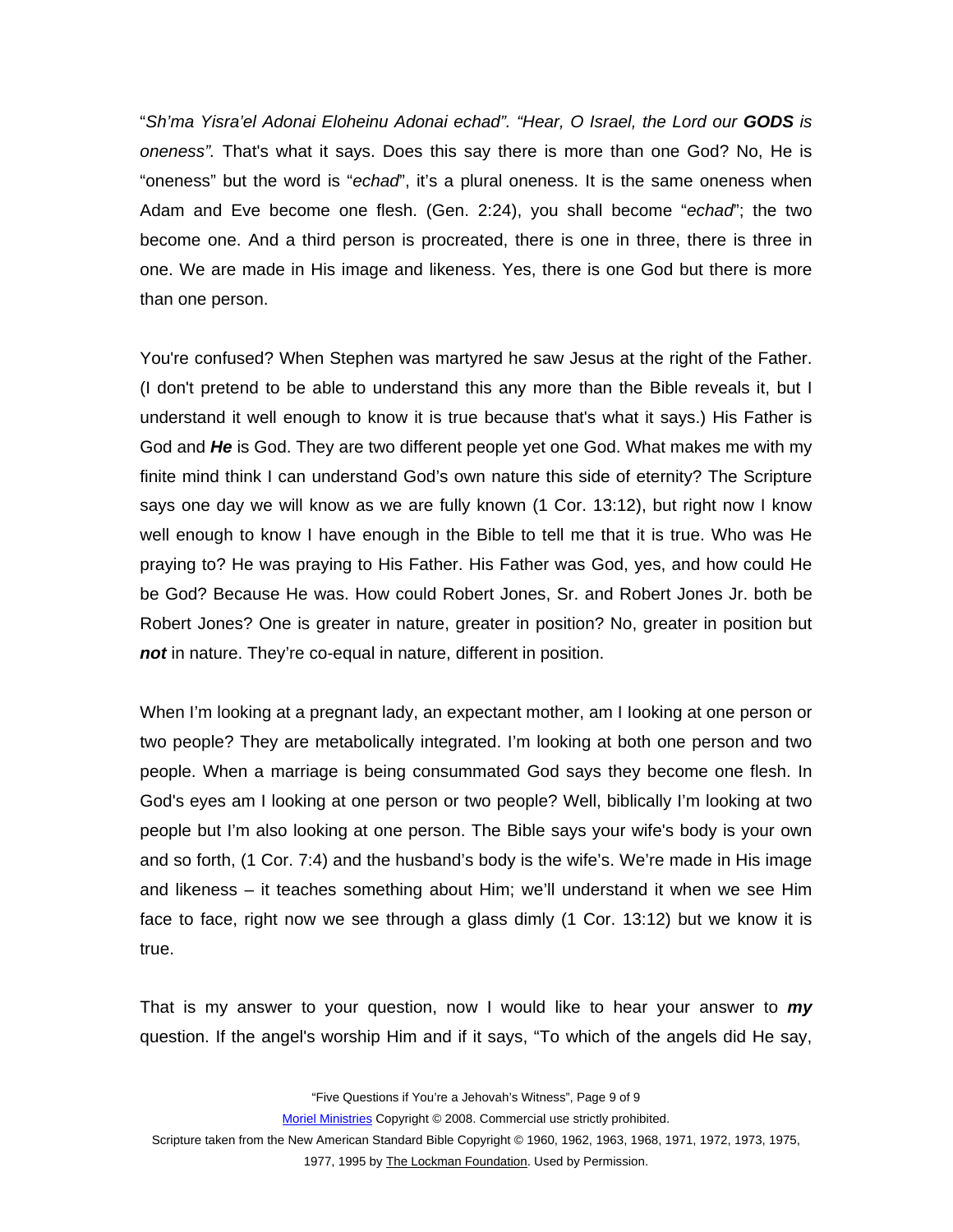<span id="page-9-0"></span>'Let the others worship Him', if it says, "Your throne, O God is forever" and there's only one God, if there's no indefinite article in the Greek – the word was "*a* god" is not in any Greek manuscript and would make no sense in the Greek language – can you please explain to me how Jesus is not God and only an angel?

The Trinity, things like this, I'll be happy to talk to you about further – I'll be *happy* to answer your questions, but please answer mine. That's my first question for my Jehovah's Witness friends. Please answer this question and we'll talk further.

## **How Can the Holy Spirit Not Be God?**

But I have a second question. When I talk to my Jehovah's Witness acquaintances who come to my door and who I've met over the years, that question is about the Holy Spirit. My Jehovah's Witness friends tell me that the Holy Spirit is only a force or a power – it's God's guiding force or power. Now in some way by analogy I can understand some of what they say.

The Bible attributes some things to the Holy Spirit which in biblical times can only have to do with personality. He sees, He feels, He hears. We can have a parabolic microphone that in some sense – it's inanimate, it's not a person – but it can hear. We can have sensory detectors. Although they're creatures and have no personality, they can in some sense feel, picking up pulsations. And a camera, although it has no personality and it is not a person can in some sense see. And, I am told by my Jehovah's Witness friends, that must be something like that; I expect that's what they think. My question is this: Can you blaspheme a camera? Can you grieve a sensory detector? How can a machine, how can an inanimate force or power, how can something that is not a person with no personality, how can a non-person be blasphemed or grieved?

A sensory detector can detect pulsations, motion. You have ones that can detect heat using infrared technology, even subtle changes in heat. You have ones that can detect motion, you have ones that can detect changes in light patterns, changes in light refraction, you have machines that can do all those things. There are forces that can do

"Five Questions if You're a Jehovah's Witness", Page 10 of 10

Moriel Ministries Copyright © 2008. Commercial use strictly prohibited.

Scripture taken from the New American Standard Bible Copyright © 1960, 1962, 1963, 1968, 1971, 1972, 1973, 1975,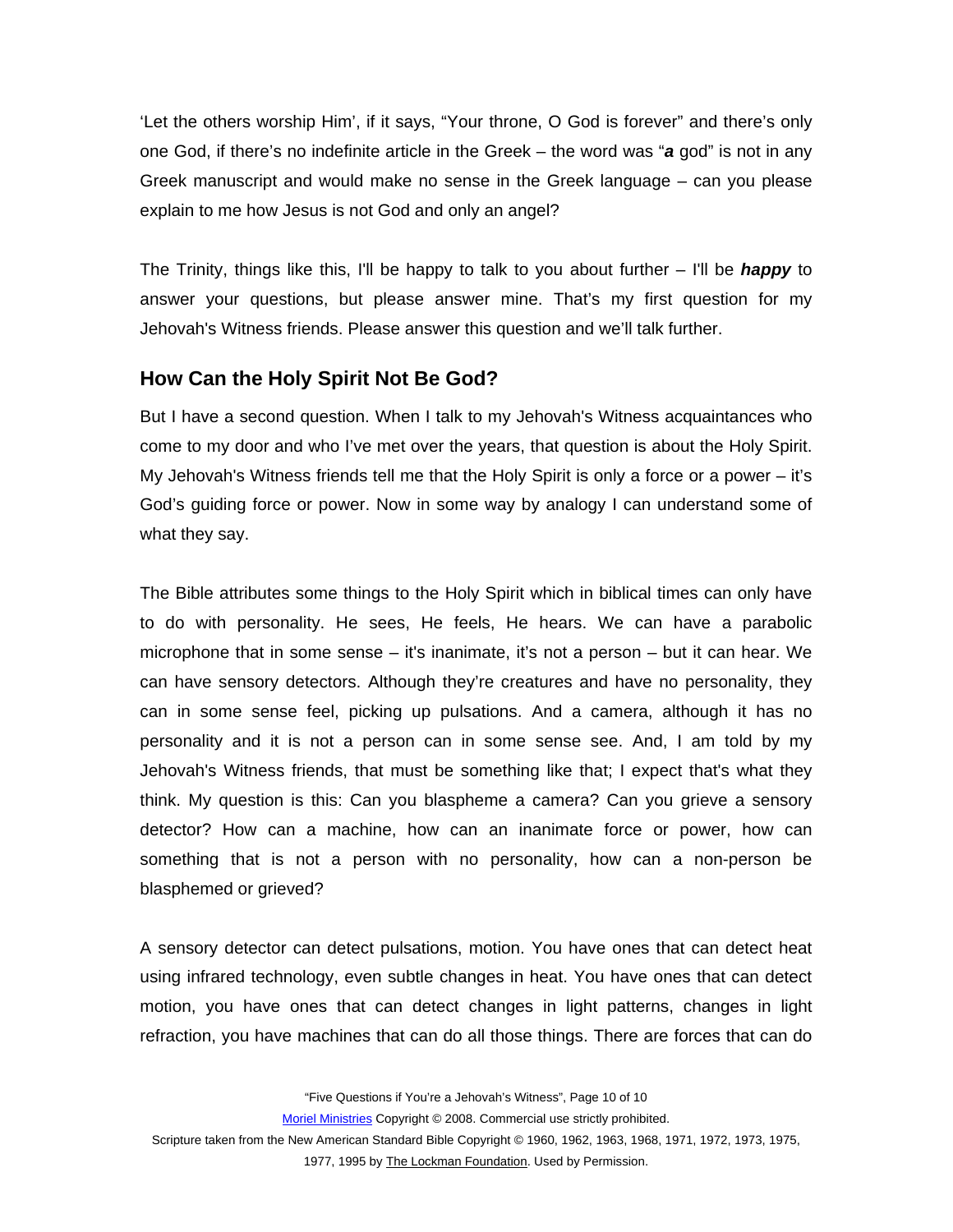<span id="page-10-0"></span>things and pick things up. When you're driving on the motorway they send out a microwave beam. Go through the speed trap, there's a change in frequency. Yeah, it can pick things up; it's a force that has the power to detect and communicate something. Now, a speeding motorist might curse at the speed trap, he might curse *at* a speed camera, he might denounce it, but the camera is not going to get offended. How can someone who can get offended, that can be grieved, that can be cursed against and blasphemed not be a person? And how can a person who can be blasphemed be anyone other than God?

The Greek word is "*blasphemeo*"; there's other words for "curse", but "*blasphemeo*"? Blaspheming the Holy Spirit is the one sin somebody can't be forgiven of Jesus said. (Mt. 12:31) They're telling me that it's okay to commit murder and be forgiven, you can commit adultery and be forgiven, you can commit unspeakable things and be forgiven, but if you blaspheme a force or power that is not even a force or a person, which can't be blasphemed anyway because it's not a person, you can't be forgiven. How can you blaspheme and grieve a non-person to the point you can't even be forgiven for it? Can you please answer me that? You can only blaspheme God. If the Holy Spirit is not a person and He's not God, how can you blaspheme Him?

I think it is a reasonable and a fair question. I'm only looking for a reasonable and a fair answer. Please tell me the answer. I'm not trying to attack you or mock you or belittle you, I'm trying to find the truth. Please explain to me how you can blaspheme somebody who's other than God, how you can grieve someone who's not a person or something that's not a person. That is my second question.

#### **Should You Follow False Prophets?**

My third question concerns prophecy. I'd like to read something from the book of Deuteronomy 18:20…

*'But the prophet who speaks a word presumptuously in My name which I have not commanded him to speak, or which he speaks in the name of other gods, that prophet shall die.' You may say in your heart, 'How will* 

"Five Questions if You're a Jehovah's Witness", Page 11 of 11

Moriel Ministries Copyright © 2008. Commercial use strictly prohibited.

Scripture taken from the New American Standard Bible Copyright © 1960, 1962, 1963, 1968, 1971, 1972, 1973, 1975, 1977, 1995 by The Lockman Foundation. Used by Permission.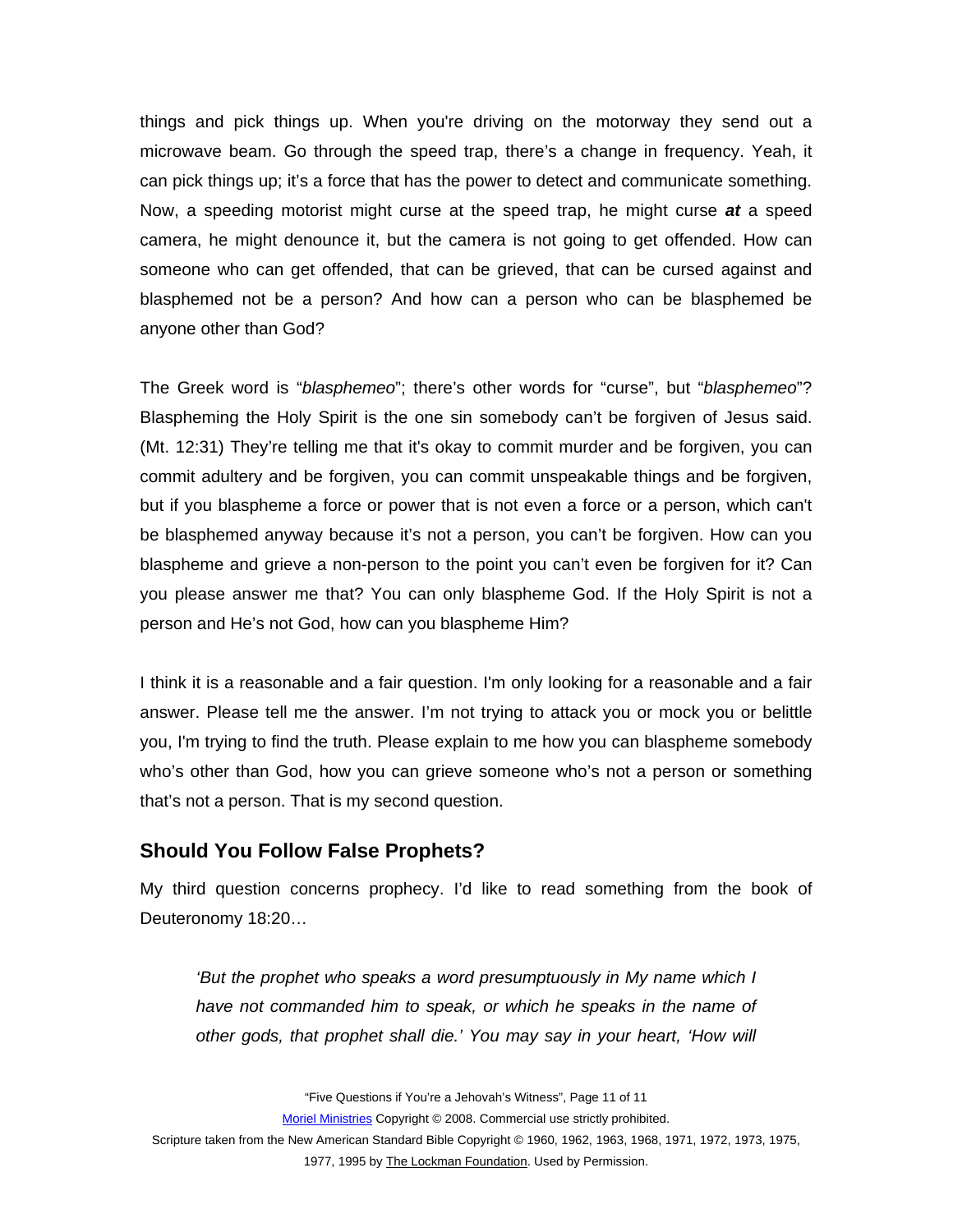*we know the word which the LORD has not spoken?' When a prophet speaks in the name of the LORD, if the thing does not come about or come true, that is the thing which the LORD has not spoken. The prophet has spoken it presumptuously; you shall not be afraid of him.* 

(Actually, "you shall not pay attention to him".) People who claim to speak for Jehovah and predict things in His name that don't happen are false prophets.

I have a number of issues, back issues, going back to the 1950's from the *Watchtower Bible and Tract Society* in Brooklyn, New York not 5 miles from where I was born, their headquarters Bethel. Published right there, I've passed that building many times with the big clock on it on the other side of the Manhattan Bridge. And I read in these back issues of *Awake* magazine and *Watchtowers* and it said all kinds of things: "The politicians who said World War I would bring in worldwide peace  $-$  it would be the war to end all wars  $$ were false prophets, they shall die." Now of course those politicians didn't claim to be speaking for Jehovah directly, but *The Watchtower* says that they are still false prophets because they predicted things that didn't happen. If politicians who predict things that didn't happen are false prophets even though they didn't represent themselves as speaking for Jehovah, how much more is somebody who claims to be speaking for Him a false prophet.

And so the *Awake* magazines and the *Watchtower* magazines that I'll happily send you a photocopy of it you write us or contact us, says that various people in other religions, many of them calling themselves Christian, have done the same thing, predicted things that didn't happen and those who follow them are following false prophets and are in rebellion against Jehovah. So *The Watchtower Society* says if somebody predicts something that doesn't happen, get away from them or you're in rebellion against Jehovah; *especially* if they claim to be Christian or speaking in His name. And they have a whole list of incidents where it's happened.

I agree with them. They are absolutely right. People who predict things in the name of Jehovah that don't happen are false prophets. Jehovah commands and demands that

"Five Questions if You're a Jehovah's Witness", Page 12 of 12

Moriel Ministries Copyright © 2008. Commercial use strictly prohibited.

Scripture taken from the New American Standard Bible Copyright © 1960, 1962, 1963, 1968, 1971, 1972, 1973, 1975,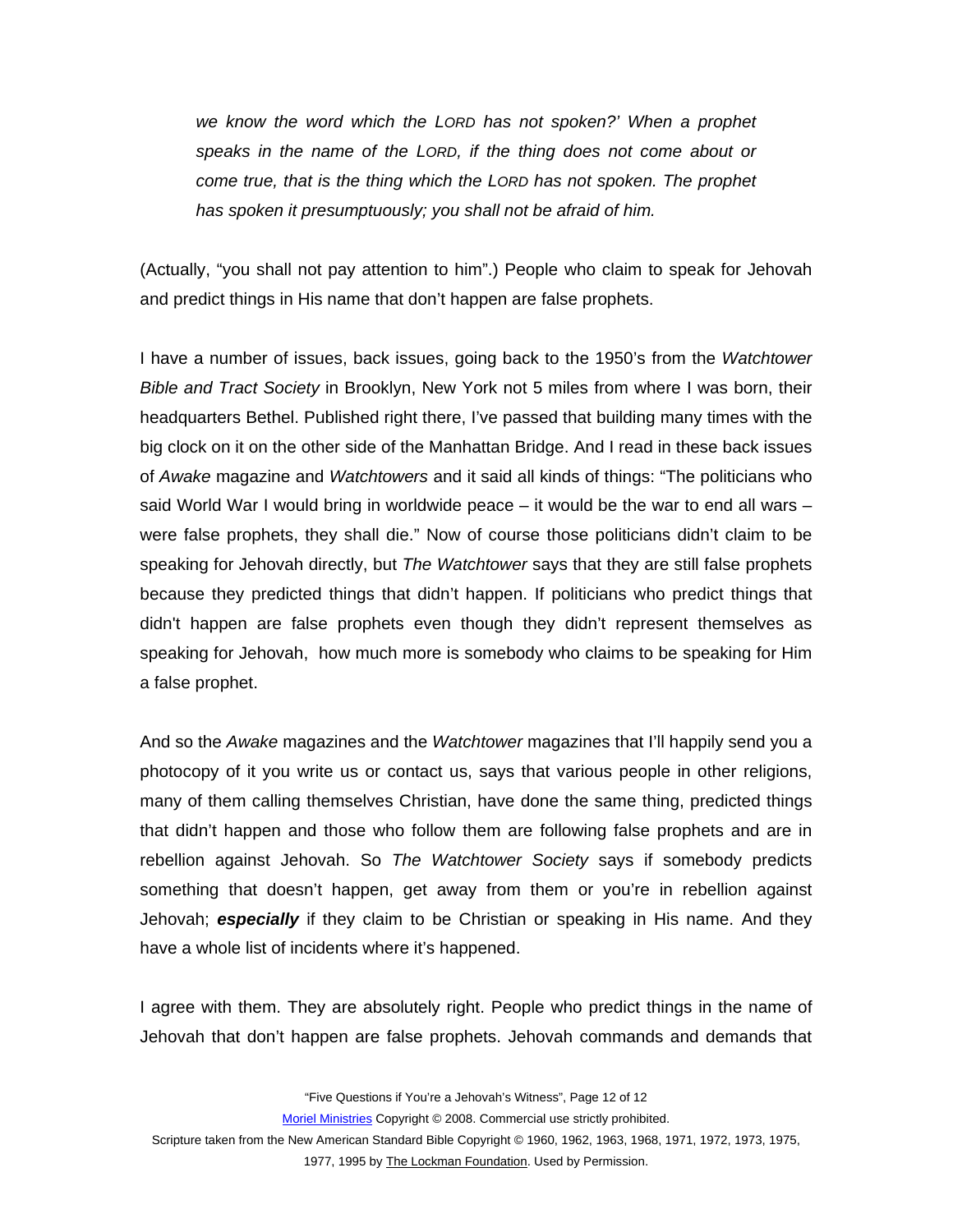we get away from and don't come anywhere near them and if we *don't* get away from such people we are in rebellion against Jehovah. That is what The *Watchtower Society* teaches, that is what the book of Deuteronomy 18 commands, and they are right.

This is my question: I have a copy right in my hand at the moment of something called *The Millennial Dawn* published by the *Watchtower* publishing company originally in 1889 but re-published since. It's Volume 2, *The Time Is At Hand*. It goes back to Charles Taze Russell. It says the following – I'm reading from page 101 in the chapter called *Times of the Gentiles*.

"Be not surprised then when in subsequent chapters we present proofs that the setting up of the kingdom of God has already begun. And that is pointed out in the prophecy as due to begin, the exercise of power in A.D. 1878, and that the battle of the great day of God Almighty, Revelation 16:14, which will end in A.D. 1914 with the complete overthrow of the present rulership, is already commenced."

On the previous page 100…

"So in this day of Jehovah, the day of trouble, our Lord takes His great power hitherto dormant and reigns, and this is that will cause trouble throughout the world and will not so recognize it for the time being. But by the end of 1914 they will recognize it. The present government of the world is going to be overthrown completely, and the kingdom established, the battle of the great day of the Lord. It will end in 1914, the battle of Armageddon."

Today Jehovah's Witnesses will tell you, "Oh, well Christ turned His attention to the world in 1914". But in 1889 they said He turned His attention to the world in 1878. I have it in your own literature. What you are *now* saying happened in 1914, your founder Mr. Russell said happened in 1878 – that's when God turned His attention. And he prophesied, speaking in the name of Jehovah, claiming to be Jehovah's spokesman,

"Five Questions if You're a Jehovah's Witness", Page 13 of 13

Moriel Ministries Copyright © 2008. Commercial use strictly prohibited.

Scripture taken from the New American Standard Bible Copyright © 1960, 1962, 1963, 1968, 1971, 1972, 1973, 1975,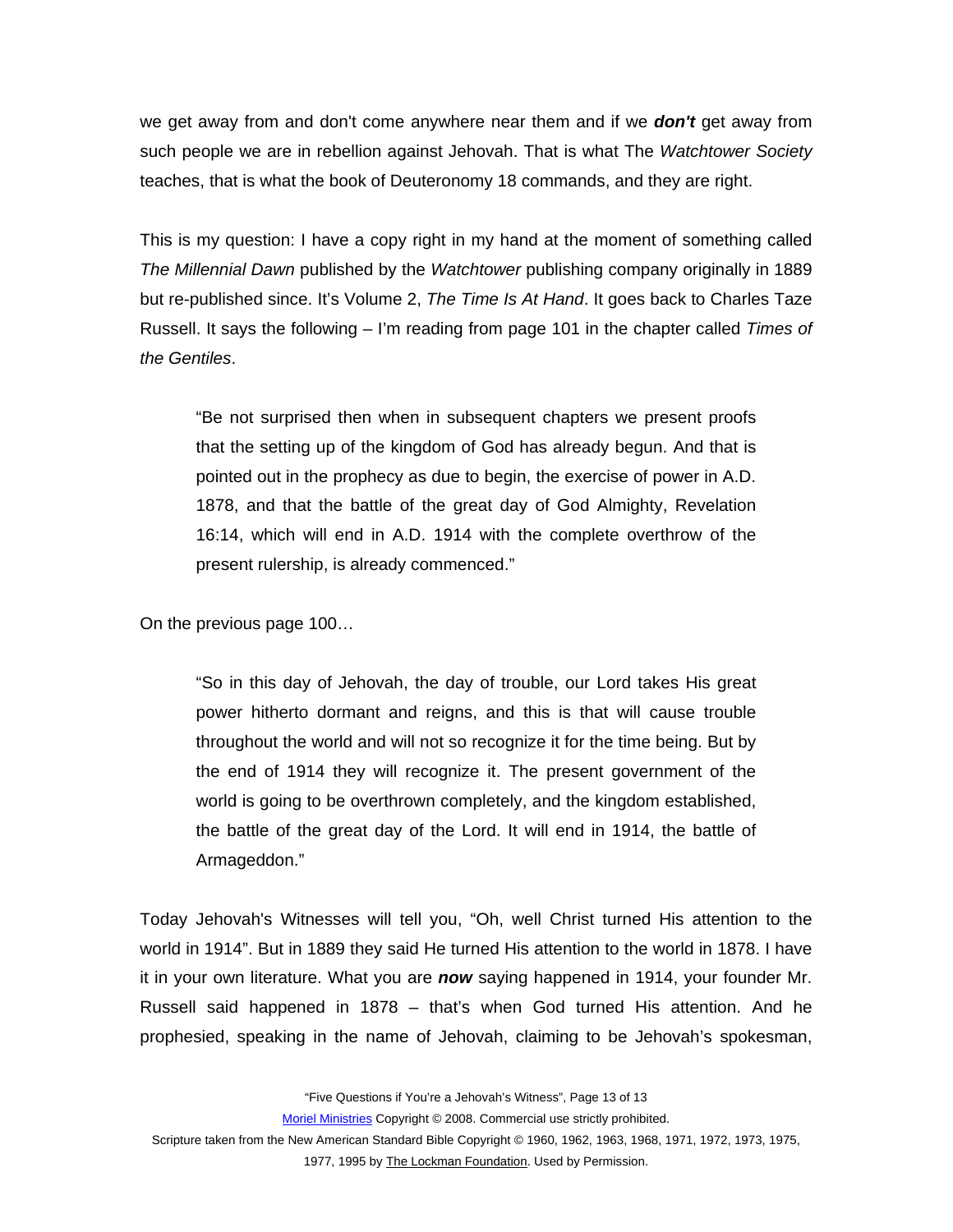claiming that organization – *your* organization – is Jehovah's organization, and said directly that the battle of Armageddon would end by the end of 1914 and the kingdom of this world would be overthrown and the millennium would have come.

Well, World War I was ugly and brutal, but it was not the battle of Armageddon. It didn't even take place in the Middle East and World War II was much worse. And some of that did take place in the Middle East. My question is if Jehovah forbids us to follow people who predict things in His name that don't happen, if *The Watchtower* forbids us based on the command of Jehovah to follow people who predict things in His name that don't happen, if *Awake* magazine forbids us to follow people who predict things in the name of Jehovah that don't happen, why are you doing it? It's a fair question. If Jehovah says don't do it, if your own organization says don't do it, if you've printed multiple issues of *Watchtower* and *Awake* magazine that I have that say don't do it, why are you doing it?

I can prove Charles Taze Russell, Judge Rutherford, Nathan Knorr, one of your leaders after another did the very thing others are condemned for, that they have made you trust and believe in things that have not happened, they themselves saying you shouldn't pay attention to people who do such things. Well, they'd have to include themselves. "An unjust balance as an abomination to the Lord" it says in Proverbs. (Pr. 11:1) Please explain to me why you're not in rebellion against Jehovah by doing something you *admit* Jehovah says don't do?

I've had some Jehovah's Witnesses try to tell me, "Well, we have more light now". Neither Deuteronomy 18 nor *Awake* magazine nor *The Watchtower* made allowances for mistakes. The other false prophets and other religions could say the same thing! "We made a mistake, we have more light now." But if they had the light of Jehovah to begin with they wouldn't have made a mistake.

Please tell me why you want me to rebel against Jehovah by joining your organization and follow people that your organization says should not be followed. That's a fair question. Please answer it, then we'll talk further about other things.

"Five Questions if You're a Jehovah's Witness", Page 14 of 14

Moriel Ministries Copyright © 2008. Commercial use strictly prohibited.

Scripture taken from the New American Standard Bible Copyright © 1960, 1962, 1963, 1968, 1971, 1972, 1973, 1975,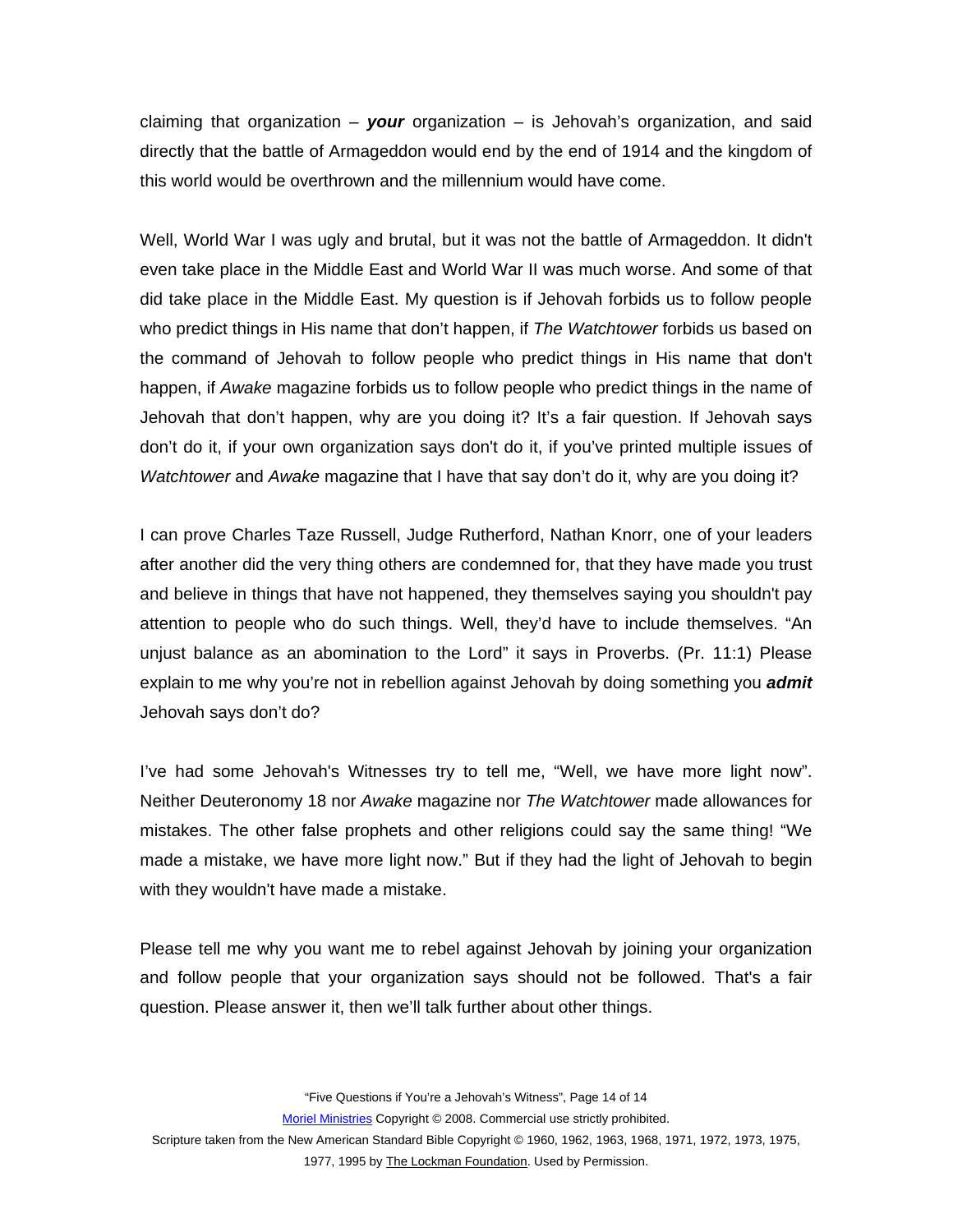If you want this copy of what they published – of what you published, I'll happily send it to you. I'll show you things that your organization predicted for 1968, for 1974, 1975, for 1937.

There's a house near the beach in San Diego, CA, a big, beautiful salubrious mansion called "*Beth Sarim*" in Hebrew – "house of the princes". It was built by Judge Rutherford for Abraham, Isaac and Jacob to live in when they would be resurrected. The Jehovah's Witnesses said, "We have to have a house for them to live in", so they built them one in San Diego under Judge Rutherford. Beautiful house. For many, many years the Jehovah's Witness organization still owned it. It was built in the 1920's ahead of the 1930's when He was supposed to come by a specified date. Abraham, Isaac, and Jacob should have been living in it. But of course, when Abraham, Isaac, and Jacob did not show up, Judge Rutherford moved into it himself and lived in it the rest of his life.

Something is wrong here, dear friends. That's the "*Beth Sarim*"? I thought that was built for Abraham, Isaac, and Jacob. They said they were going to be resurrected, they were going to live in it. When they didn't, Rutherford moved in himself? How can you justify this? Why are you following people who do something your own religion teaches against, your own organization denounces? Please explain it to me. I think it's a fair question.

I really want to know the truth. If your organization is the truth, I want to know it, I want to join it, I want to be committed to it. If it's really the one with the truth, I want to be committed to it. But explain to me why I should join an organization founded and led by people who predict things that don't happen when Jehovah says to get away from them and when your own organization says don't follow them. Please answer that question. Why should I join it and follow such people? And while you're at it, why have *you* joined it and why are *you* following them when Jehovah said don't do it, when they themselves said don't follow people who do what we do? I'll prove it to you in your own literature. All you've got to do is write me.

"Five Questions if You're a Jehovah's Witness", Page 15 of 15

Moriel Ministries Copyright © 2008. Commercial use strictly prohibited.

Scripture taken from the New American Standard Bible Copyright © 1960, 1962, 1963, 1968, 1971, 1972, 1973, 1975,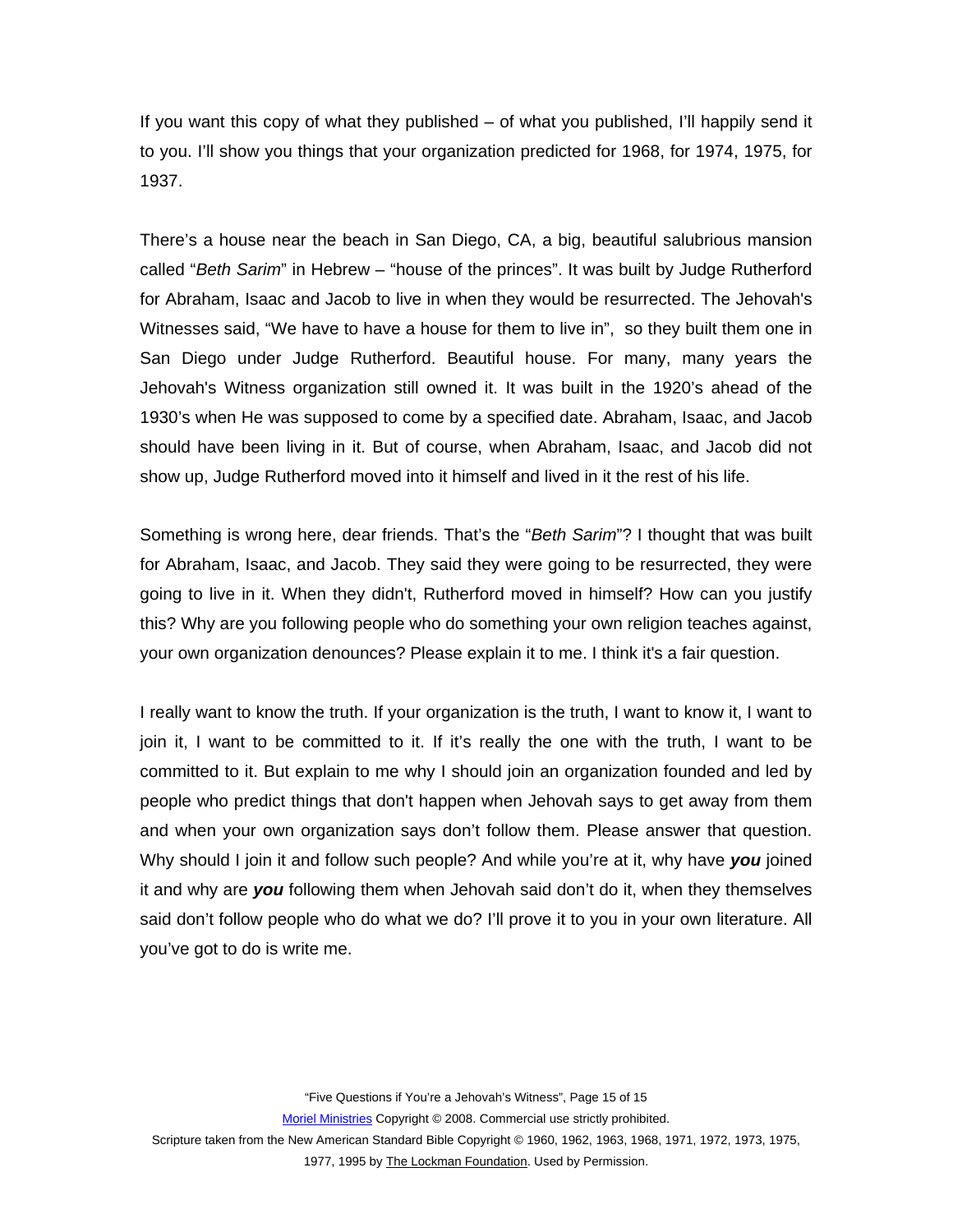#### <span id="page-15-0"></span>**How Can Man's Spirit Merely Be "Breath"?**

But I have another question. I'm told by the Jehovah's Witnesses that there is no immaterial component of man as such. The Greek word "*pneuma*" and the Greek word "*psuchei*" are virtually synonymous, they simply mean "breath". Now I know what those words mean. "*Psuchei*" means "consciousness" – from which we get the word "psychology", and "*pneuma*" does come from the word for "breath" or "breathes". But when you die you are asleep. The dead know nothing, there is no spiritual component of man as such; no spirit. There is none. That's what I am told by my friends who are Jehovah's Witnesses, by my acquaintances who I've met over the years who were Jehovah's Witnesses, who've come to my door. That's what they've told me.

I have a question: In Genesis 1:26 we're made in God's image and He breathed into them and put a spirit into them. When Jesus died on the cross He said, "Father, into Your hands I commend my spirit".(Lk. 23:46) In the book of Acts when Stephen was martyred he said, "Lord I commend my spirit". (Acts 7:59) Why would Jesus say, "I commend My spirit to You" if it's only breath? If it is not some kind of eternal consciousness that goes beyond biological life, why commend it? How can you commend your breath? "God take my breath; I'm going to die." That does not exactly make too much sense. How can it only be breath? It must be consciousness. "Father, into Your hands I commend My spirit." If there is not a spiritual component of men and women made in God's image and likeness that go beyond this that is conscious, why did Jesus commend it? Why did Stephen commend it?

# **How Could It Be Anything Other Than a Literal, Physical Resurrection?**

But that leads me to my final question. I am told by my Jehovah's Witness friends that the resurrection of Jesus was not literally physical. They said when He appeared and took a physical form it is because He had other bodies after the resurrection which He appeared in because people couldn't recognize Him at first like Thomas didn't recognize Him, or didn't believe it was Him. The resurrection was not literal.

"Five Questions if You're a Jehovah's Witness", Page 16 of 16

Moriel Ministries Copyright © 2008. Commercial use strictly prohibited.

Scripture taken from the New American Standard Bible Copyright © 1960, 1962, 1963, 1968, 1971, 1972, 1973, 1975,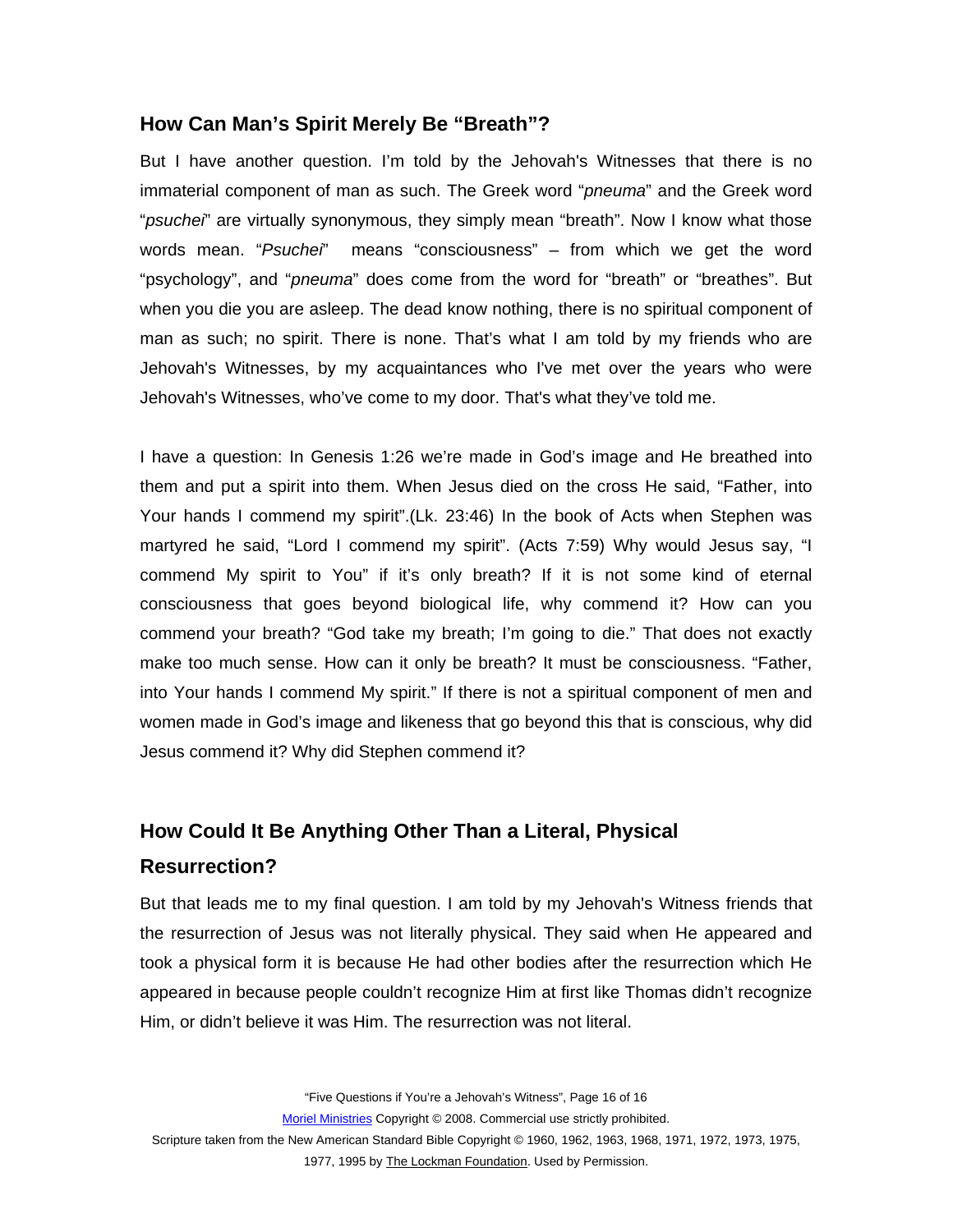Well first of all, if it was only spiritual and the spirit of the *pnuma* – the *psuchei*, call it what you will – is only "breath", how could Jesus have risen? His breath rose? Now I'm confused. How could "breath" appear as a person? The tomb was empty. We're told in John the tomb was empty. (Jn. 20:1-10) there was no corpse found in it. In John 2:21 Jesus said his *body* would rise. The Greek word "*soma*" – His *body* would rise.

Let's look at John 21:12. I'd like to read it to you.

*Jesus said to them, "Come and have breakfast." None of the disciples ventured to question Him, "Who are You?" knowing that it was the Lord.* 

"Come eat breakfast". When Jesus raised a little girl from the dead He said, "*Talitah t'kumi*", and His first instruction was, "Give her something to eat". (Mk. 5:40-43) When Jesus raised Lazarus from the dead the next thing we see them doing is eating in John 12. Whenever somebody raises from the dead in the Gospels you always seem them eating. "Come eat breakfast". On the road to Emmaus He goes to the house and they recognize Him in the breaking of bread. (Lk. 24:30-31) Why is He eating? Any time in the Bible when someone rose from the dead they ate to prove it was a literal, physical resurrection. It was only a ghost? No, it could not have been. Let me explain why.

Let's look to the story of Jesus calming the raging sea. It says they thought He was a ghost. (Mt. 14:26; Mk. 6:49) He said no it's not a ghost; a ghost does not have flesh and bones. He appeared physically. So if He was only some kind of a ghost, a phantom, how could He have appeared physically when He said ghosts don't do that? I'm told He had multiple bodies and this only happened because when Thomas didn't recognize Him or on the road to Emmaus when they didn't recognize Him. But we are rather told in Luke 24:16 they were *kept* from recognizing Him. The reason they didn't recognize him was not because He had other bodies, because they were *kept* from recognizing Him; in other places they *knew* it was Him such as in John 21:12, it says they knew He was Him.

"Five Questions if You're a Jehovah's Witness", Page 17 of 17

Moriel Ministries Copyright © 2008. Commercial use strictly prohibited.

Scripture taken from the New American Standard Bible Copyright © 1960, 1962, 1963, 1968, 1971, 1972, 1973, 1975,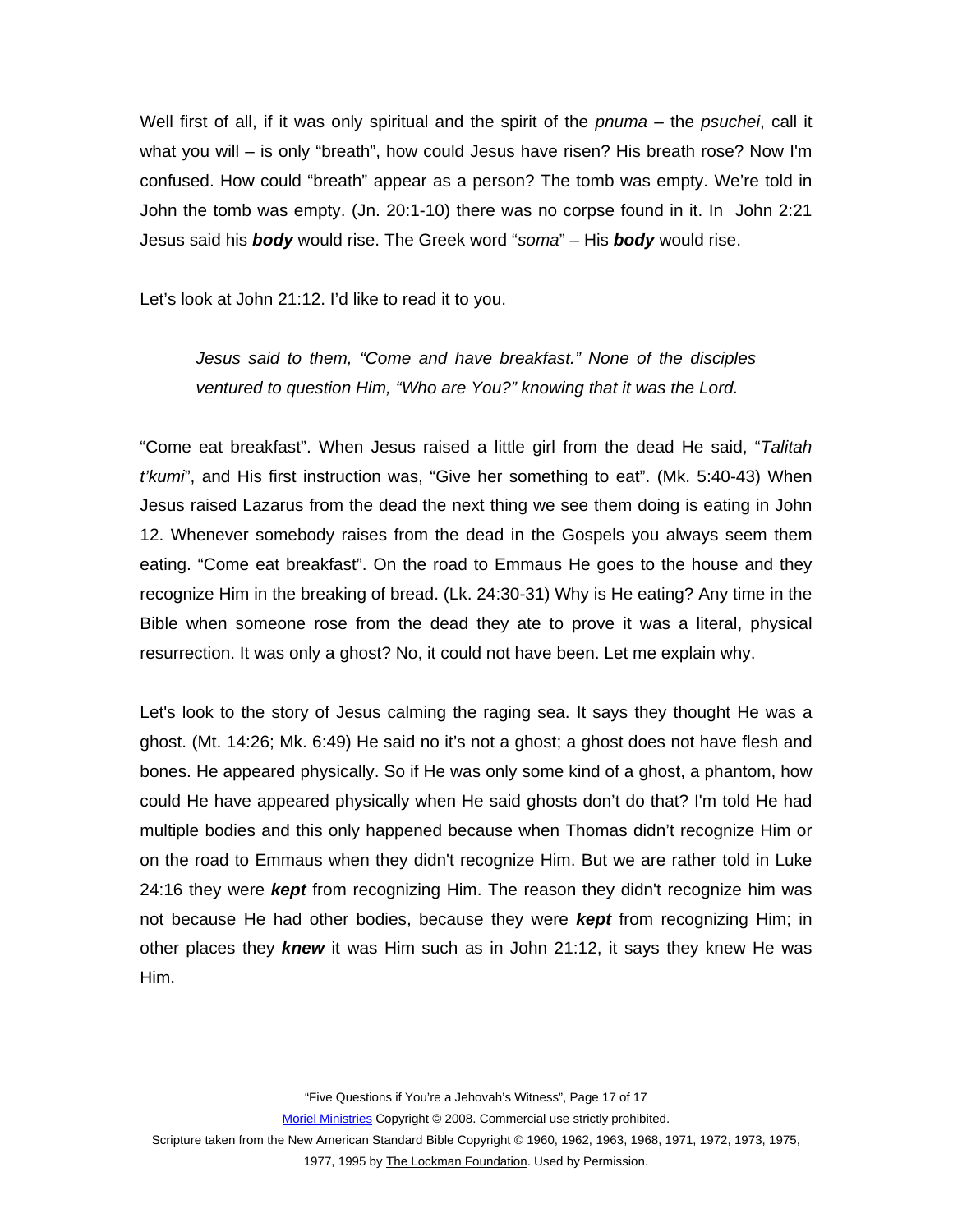<span id="page-17-0"></span>At His resurrection of John 20:17, Jesus says, "Stop clinging tor Me". You can't cling to a ghost. The tomb was empty. Why would bribes have been paid to say His disciple stole the body if it was only a spiritual resurrection? It just doesn't make any sense. It makes no sense whatsoever. First I am told that *psuchei*, that *pnuma* is only "breath" and that I'm told His "breath" rose? His body *had* to rise – "Stop clinging to Me". The tomb was empty, He ate physically, He said directly that His *body* would raise up from the dead in John chapter 2:21. If Jesus said His body, His physical body – He used the word "*soma*", He didn't use the word "*psuchei*", the text does not use the word "*pnuma*" – but "*soma*", "body". He says His body would raise from the dead. If the tomb was empty, He said "Stop clinging to Me", if He repeatedly did things like eat and so forth, how can you say it was not a literal, physical resurrection, it was only spiritual? How? How could it be anything other than an actual literal, physical resurrection? How?

#### **In Summary**

How can you blaspheme an "it"? How can He only be an angel when the angels are called to worship Him and we're told both in Psalm 45 and in Hebrews 1 He is God and there's only one God. Please tell me how. How can I be expected to follow people who in the name of Jehovah predict things that have not happened when Jehovah commanded me and you to get away from them, and when your own organization says we shouldn't follow people that do that? These questions are sincere and they are fair.

If what you believe is right, if your organization is really Jehovah's organization, if it's really the truth, I want to know it and I want to be part of it. But it's false, do *you* want to be part of it? If what you say is right, I want to be part of it. If it's false, do you want to be part of it anyway?

I know that if anyone left your organization that they'd be losing their family, their marriage, even their children, but Jesus said, "He who loves father or mother more than Me is not worthy of Me". (Mt. 10:37) Believe me, Muslims, Orthodox Jews, many people who've come to believe in Jesus have had to deal with that.

"Five Questions if You're a Jehovah's Witness", Page 18 of 18

Moriel Ministries Copyright © 2008. Commercial use strictly prohibited.

Scripture taken from the New American Standard Bible Copyright © 1960, 1962, 1963, 1968, 1971, 1972, 1973, 1975,